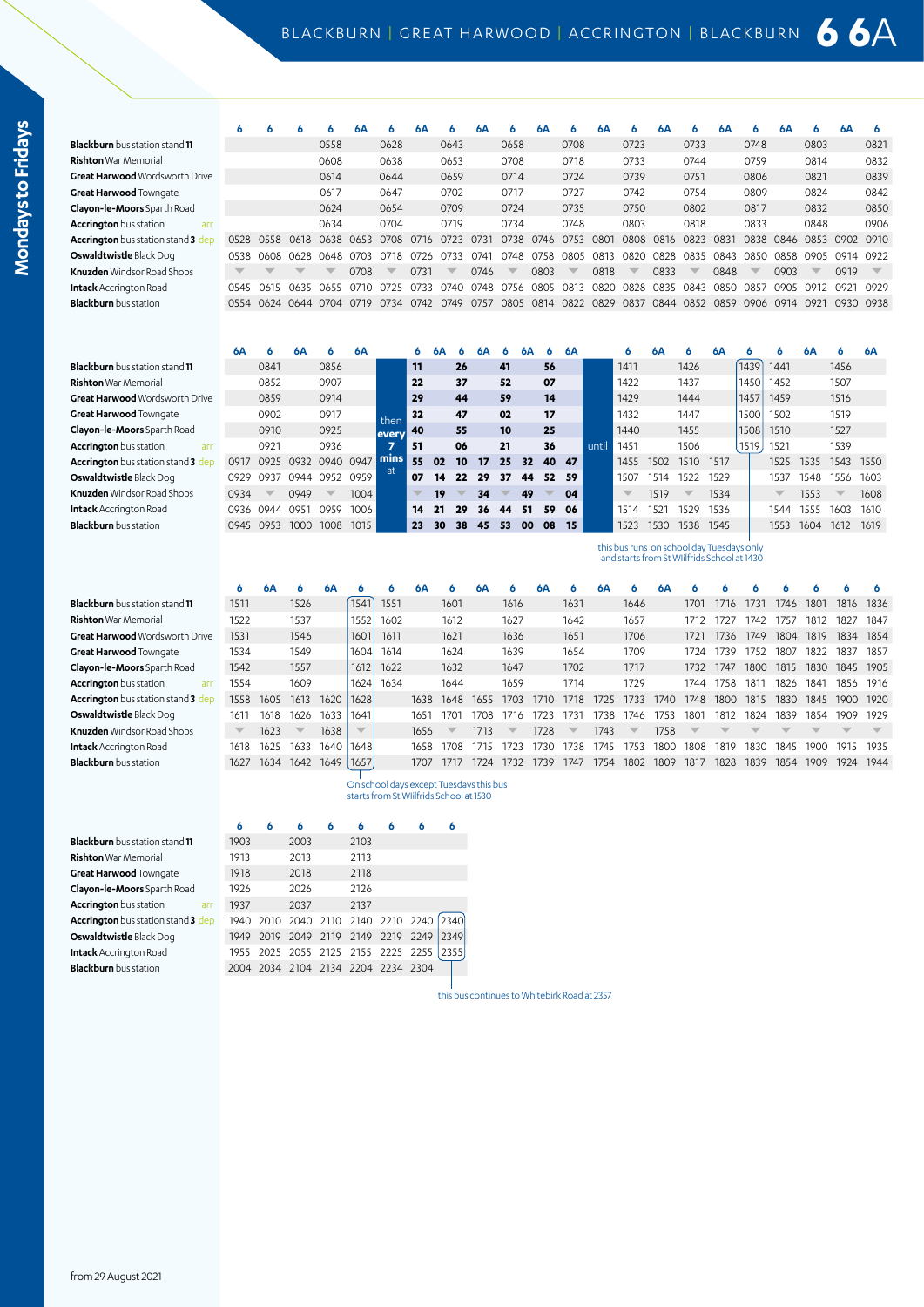**6 6A 6 6A 6 6A 6 6A 6 6A 6 6A 6 6A 6 6A 6 6A 6 6A 6 6A Blackburn** bus station stand **11** 0651 0721 0751 0811 0826 0841 0856 0911 0926 0941 **Rishton** War Memorial 0701 0731 0801 0822 0837 0852 0907 0922 0937 0952 **Great Harwood** WordsworthDrive 0707 0737 0807 0829 0844 0859 0914 0929 0944 0959 **Great Harwood** Towngate 0710 0740 0810 0832 0847 0902 0917 0932 0947 1002 **Clayon-le-Moors** Sparth Road 0717 0747 0817 0840 0855 0910 0925 0940 0955 1010 **Accrington** bus station arr 0727 0757 0827 0851 0906 0921 0936 0951 1006 1021 **Accrington** bus station stand **3** dep 0632 0702 0732 0747 0802 0817 0832 0847 0855 0902 0910 0917 0925 0932 0940 0947 0955 1002 1010 1017 1025 1032 **Oswaldtwistle** Black Dog 0642 0712 0742 0757 0812 0827 0842 0857 0907 0914 0922 0929 0937 0944 0952 0959 1007 1014 1022 1029 1037 1044 **Knuzden** Windsor Road Shops x 0717 x 0802 x 0832 x 0902 x 0919 x 0934 x 0949 x 1004 x 1019 x 1034 x 1049<br>I**ntack** Accrington Road x 0649 0719 0749 0804 0819 0834 0849 0904 0914 0921 0929 0936 0944 0951 0959 1006 1014 1021 Intack Accrington Road 0649 0719 0749 0804 0819 0834 0849 0904 0914 0921 0929 0936 0944 0951 0959 1006 1014 1021 1029 1036 1044 **Blackburn** bus station 0658 0728 0758 0813 0828 0843 0858 0913 0923 0930 0938 0945 0953 1000 1008 1015 1023 1030 1038 1045 1053 1100

|                                       | O                        | 6A   |       | 6.                       | 6А |                          | 6А |    | 6А  |     | 6A |      | 6                        | 6А   | n                        | 6А   |      | 6А   |                          | 6А   |                          | 6А   |                          |      |
|---------------------------------------|--------------------------|------|-------|--------------------------|----|--------------------------|----|----|-----|-----|----|------|--------------------------|------|--------------------------|------|------|------|--------------------------|------|--------------------------|------|--------------------------|------|
| <b>Blackburn</b> bus station stand 11 | 0956                     |      |       | 11                       |    | 26                       |    | 41 |     | 56  |    |      | 1511                     |      | 1526                     |      | 1541 |      | 1556                     |      | 1616                     |      | 1636                     | 1656 |
| <b>Rishton</b> War Memorial           | 1007                     |      |       | 22                       |    | 37                       |    | 52 |     | 07  |    |      | 1522                     |      | 1537                     |      | 1552 |      | 1607                     |      | 1627                     |      | 1647                     | 1707 |
| <b>Great Harwood</b> Wordsworth Drive | 1014                     |      |       | 29                       |    | 44                       |    | 59 |     | 14  |    |      | 1529                     |      | 1544                     |      | 1559 |      | 1614                     |      | 1634                     |      | 1654                     | 1714 |
| Great Harwood Townqate                | 1017                     |      | then  | 32                       |    | 47                       |    | 02 |     | 17  |    |      | 1532                     |      | 1547                     |      | 1602 |      | 1617                     |      | 1637                     |      | 1657                     | 1717 |
| Clayon-le-Moors Sparth Road           | 1025                     |      | every | 40                       |    | 55                       |    | 10 |     | 25  |    |      | 1540                     |      | 1555                     |      | 1610 |      | 1625                     |      | 1645                     |      | 1705                     | 1725 |
| <b>Accrington</b> bus station<br>arr  | 1036                     |      |       | -51                      |    | 06                       |    | 21 |     | 36  |    | unti | 1551                     |      | 1606                     |      | 1621 |      | 1636                     |      | 1656                     |      | 1716                     | 1736 |
| Accrington bus station stand 3 dep    | 1040                     | 1047 | mins  | 55                       | 02 | 10                       | 17 | 25 | 32  | 40  | 47 |      | 1555                     | 1602 | 1610.                    | 1617 | 1625 | 1632 | 1640.                    | 1650 | 1700                     | 1710 | 1720                     | 1740 |
| Oswaldtwistle Black Dog               | 1052                     | 1059 | at.   | 07                       | 14 | 22                       | 29 | 37 | 44  | 52  | 59 |      | 1607                     | 1614 | 1622                     | 1629 | 1631 | 1644 | 1652                     | 1702 | 1712                     | 1722 | 1732                     | 1749 |
| <b>Knuzden</b> Windsor Road Shops     | $\overline{\phantom{a}}$ | 1104 |       | $\overline{\phantom{0}}$ | 19 | $\overline{\phantom{a}}$ | 34 |    | 49  |     | 04 |      | $\overline{\phantom{a}}$ | 1619 | $\overline{\phantom{a}}$ | 1634 |      | 1649 | $\overline{\phantom{a}}$ | 1707 | $\overline{\phantom{a}}$ | 1727 | $\overline{\phantom{a}}$ |      |
| <b>Intack</b> Accrington Road         | 1059                     | 1106 |       | 14                       | 21 | 29                       | 36 | 44 | 51  | 59  | 06 |      | 1614                     | 1621 | 1629                     | 1636 | 1644 | 1651 | 1659                     | 1709 | 1719                     | 1729 | 1739                     | 1755 |
| <b>Blackburn</b> bus station          | 1108                     | 1115 |       | 23                       | 30 | 38                       | 45 | 53 | -00 | -08 | 15 |      | 1623                     | 1630 | 1638                     | 1645 | 1653 | 1700 | 1708                     | 1718 | 1728                     | 1738 | 1748                     | 1804 |

|                                           | А         | 6         |  |
|-------------------------------------------|-----------|-----------|--|
| <b>ckburn</b> bus station stand <b>11</b> |           | 1716 1736 |  |
| hton War Memorial                         | 1727      | 1747      |  |
| eat Harwood Wordsworth Drive              | 1734 1754 |           |  |
| eat Harwood Towngate                      | 1737      | 1757      |  |
| von-le-Moors Sparth Road                  | 1745 1805 |           |  |
| crington bus station<br>arr               | 1756 1816 |           |  |
| crington bus station stand 3 dep          | 1800 1820 |           |  |
| <b>waldtwistle</b> Black Dog              | 1809      | 1829      |  |
| ack Accrington Road                       | 1815 1835 |           |  |
| <b>ckburn</b> bus station                 |           | 1824 1844 |  |

|                                           | 6     |                     |      |                          |      |                                                        | n              | ь                        | 6         | n              | 6    |
|-------------------------------------------|-------|---------------------|------|--------------------------|------|--------------------------------------------------------|----------------|--------------------------|-----------|----------------|------|
| <b>Blackburn</b> bus station stand 11     | 1716  | 1736                | 1756 | 1816                     | 1836 | 1903                                                   | 2003           | 2103                     |           |                |      |
| <b>Rishton</b> War Memorial               | 1727  | 1747                | 1807 | 1827                     | 1847 | 1913                                                   | 2013           | 2113                     |           |                |      |
| <b>Great Harwood</b> Wordsworth Drive     | 1734  | 1754                | 1814 | 1834                     | 1854 |                                                        |                | $\overline{\phantom{a}}$ |           |                |      |
| <b>Great Harwood</b> Towngate             | 1737  | 1757                | 1817 | 1837                     | 1857 | 1918                                                   | 2018           | 2118                     |           |                |      |
| Clayon-le-Moors Sparth Road               | 1745  |                     |      | 1805 1825 1845 1905 1928 |      |                                                        | 2028           | 2128                     |           |                |      |
| <b>Accrington</b> bus station<br>arr      | 1756. | 1816                |      | 1836 1856 1916 1939      |      |                                                        | 2039           | 2139                     |           |                |      |
| <b>Accrington</b> bus station stand 3 dep | 1800  |                     |      |                          |      | 1820 1840 1900 1920 1940 2010 2040 2110                |                | 2140                     |           | 2210 2240 2340 |      |
| <b>Oswaldtwistle</b> Black Dog            |       | 1809 1829 1849 1909 |      |                          | 1929 | 1949                                                   | 2019 2049 2119 | 2149                     | 2219      | 2249           | 2349 |
| <b>Intack</b> Accrington Road             | 1815  |                     |      |                          |      | 1835 1855 1915 1935 1955 2025 2055 2125 2155 2225 2255 |                |                          |           |                | 2355 |
| <b>Blackburn</b> bus station              | 1824  | 1844 1904           |      |                          |      | 1924 1944 2004 2034 2104 2134 2204                     |                |                          | 2234 2304 |                |      |

this bus continues to Whitebirk Road at 2357

**Blackburn** bus station stand 11 **Great Harwood** Towngate

**Sundays**

|                                       |                |                |      |      |      |      |      |       |      |                  | ь               |       |      |           |      |      |           |      |      |      |
|---------------------------------------|----------------|----------------|------|------|------|------|------|-------|------|------------------|-----------------|-------|------|-----------|------|------|-----------|------|------|------|
| <b>Blackburn</b> bus station stand 11 |                |                |      | 0930 | 1000 | 1030 | 1100 | 1130  | 1150 | 10 <sup>10</sup> | 30 <sup>°</sup> | 50    | 1510 | 1530      | 1600 | 1630 | 1700      | 1730 | 1800 | 1600 |
| <b>Rishton</b> War Memorial           |                |                |      | 0940 | 1010 | 1040 | 1110 | 1140  | 1200 | 20               |                 | 40 00 | 1520 | 1540.     | 1610 | 1640 | 1710      | 74C  | 1810 | 1610 |
| Great Harwood Towngate                |                |                |      | 0947 | 1017 | 1047 | 1117 | 1147  | 1207 | 27               | 47              | 07    | 1527 | 1547      | 1617 | 1647 | 1717      | 1747 | 1817 | 1617 |
| <b>Clayon-le-Moors</b> Sparth Road    |                |                |      | 0955 | 1025 | 1055 | 1125 | 1155  | 1215 | 35               | 55              | 15    | 1535 | 1555      | 1625 | 1655 | 1725      | 1755 | 1825 | 1625 |
| <b>Accrington</b> bus station<br>arr  |                |                |      | 1006 | 1036 | 1106 | 1136 | 1206  | 1226 | 46               | 06 26           |       | 1546 | 1606 1636 |      |      | 1706 1736 | 1806 | 1836 | 1636 |
| Accrington bus station stand 3 dep    |                | 0810 0840 0910 | 0940 | 1010 | 1040 | 1110 | 1140 | 1210. | 1230 | 50               | 10              | 30    | 1550 | 1610      | 1640 | 1710 | 1740      | 1810 | 1840 | 1640 |
| Oswaldtwistle Black Dog               | 0819 0849      | 0919           | 0949 | 1021 | 1051 | 1121 | 1151 | 1221  | 1241 | 01               | 21 41           |       | 1601 | 1621      | 1649 | 1719 | 1749      | 1819 | 1849 | 1649 |
| <b>Intack</b> Accrington Road         |                | 0825 0855 0925 | 0955 | 1028 | 1058 | 1128 | 1158 | 1228  | 1248 | 08               | 28              | 48    | 1608 | 1628      | 1655 | 1725 | 1755      | 1825 | 1855 | 1655 |
| <b>Blackburn</b> bus station          | 0834 0904 0934 |                | 1004 | 1037 | 1107 | 1137 | 1207 | 1237  | 1257 | 17 <sup>2</sup>  | 37 <sup>2</sup> | 57    | 1617 | 1637      | 1704 | 1734 | 1804      | 1834 | 1904 | 1704 |
|                                       |                |                |      |      |      |      |      |       |      |                  |                 |       |      |           |      |      |           |      |      |      |

**6 6 6** 1940 2040 2140 **Oswaldtwistle** Black Dog 1949 2049 2149 **Intack** Accrington Road 1955 2055 2155 **Blackburn** bus station 2004 2104 2204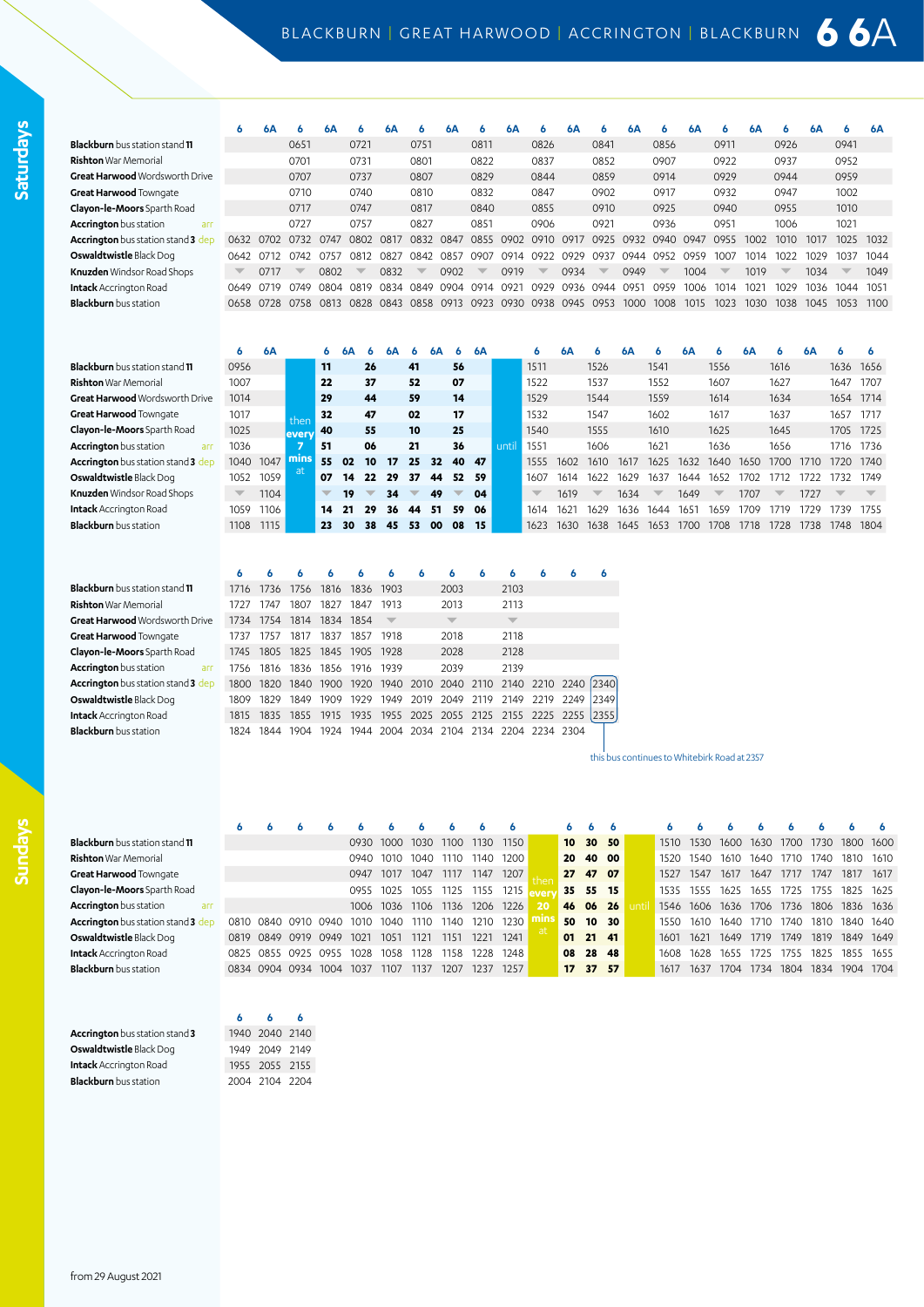| I      |
|--------|
|        |
| Ľ,     |
|        |
|        |
| ı      |
|        |
|        |
| 1      |
|        |
|        |
|        |
| ī<br>г |

|                                           | 7                       | $\overline{7}$ | 7              | 7                        | $\overline{7}$ | $\overline{7}$ | $\overline{7}$                | $\overline{7}$ | 7                       | <b>7A</b>                                                                        | 7         | 7         | <b>7A</b> | 7    | <b>7A</b> | 7                       | <b>7A</b> | 7                       | <b>7A</b> | 7                        | <b>7A</b> | 7                               |
|-------------------------------------------|-------------------------|----------------|----------------|--------------------------|----------------|----------------|-------------------------------|----------------|-------------------------|----------------------------------------------------------------------------------|-----------|-----------|-----------|------|-----------|-------------------------|-----------|-------------------------|-----------|--------------------------|-----------|---------------------------------|
| <b>Blackburn</b> bus station stand 13     | 0518                    |                | 0558           |                          | 0628           | 0643           | 0658                          |                | 0713                    | 0723                                                                             |           | 0730      | 0738      | 0745 | 0753      | 0800                    | 0810      | 0820                    | 0828      | 0835                     | 0843      | 0850                            |
| <b>Intack</b> Accrington Road             | 0526                    |                | 0606           |                          | 0636           | 0651           | 0707                          |                | 0722                    | 0732                                                                             |           | 0739      | 0747      | 0754 | 0802      | 0809                    | 0819      | 0829                    | 0837      | 0844                     | 0852      | 0859                            |
| Knuzden Windsor Road                      | $\overline{\mathbb{V}}$ |                |                |                          |                |                |                               |                | $\overline{\mathbb{V}}$ | 0734                                                                             |           |           | 0749      |      | 0804      |                         | 0821      |                         | 0839      |                          | 0854      | $\overline{\phantom{a}}$        |
| Oswaldtwistle Co-op                       | 0533                    |                | 0613           |                          |                | 0643 0658      | 0715                          |                | 0730                    | 0740                                                                             |           | 0747      | 0755      | 0802 | 0810      | 0817                    | 0827      | 0837                    | 0845      | 0852                     | 0900      | 0907                            |
| <b>Accrington</b> bus station<br>arr      | 0542                    |                | 0622           |                          |                | 0654 0709      | 0726                          |                | 0741                    | 0751                                                                             |           | 0758      | 0806      | 0813 | 0821      | 0828                    | 0838      | 0848                    | 0856      | 0903                     | 0911      | 0918                            |
| <b>Accrington</b> bus station stand 1 dep |                         | 0545 0605      | 0625           | 0645 0700                |                | 0715           | 0730                          | 0737           | 0745                    |                                                                                  | 0753      | 0803      |           | 0818 |           | 0833                    |           | 0853                    |           | 0908                     |           | 0923                            |
| Clayon-le-Moors Sparth Road               | 0553                    | 0613           |                | 0633 0653                | 0709           | 0724           | 0740                          | 0747           | 0755                    |                                                                                  | 0803      | 0813      |           | 0828 |           | 0843                    |           | 0902                    |           | 0917                     |           | 0932                            |
| Great Harwood Towngate                    |                         | 0602 0622      | 0644 0704 0721 |                          |                | 0736           | 0752                          | 0759           | 0807                    |                                                                                  | 0815      | 0825      |           | 0840 |           | 0855                    |           | 0914                    |           | 0929                     |           | 0944                            |
| Great Harwood Wordsworth Drive            |                         | 0604 0624      | 0646 0706 0723 |                          |                |                | 0738 0754                     | 0801           | 0809                    |                                                                                  | 0817      | 0827      |           | 0842 |           | 0857                    |           | 0916                    |           | 0931                     |           | 0946                            |
| Rishton War Memorial                      | 0609                    | 0629           | 0651           | 0711                     | 0729           |                | 0744 0800                     | 0808           | 0816                    |                                                                                  |           | 0824 0834 |           | 0849 |           | 0904                    |           | 0922                    |           | 0937                     |           | 0952                            |
| <b>Blackburn</b> bus station              | 0619                    | 0639           | 0701           | 0721                     | 0741           |                | 0756 0812                     | 0822           | 0828                    |                                                                                  |           | 0836 0846 |           | 0901 |           | 0916                    |           | 0934                    |           | 0949                     |           | 1004                            |
|                                           |                         |                |                |                          |                |                |                               |                |                         |                                                                                  |           |           |           |      |           |                         |           |                         |           |                          |           |                                 |
|                                           |                         |                |                |                          |                |                |                               |                |                         | this bus runs on school days only and<br>continues to St Wilfrids School at 0832 |           |           |           |      |           |                         |           |                         |           |                          |           |                                 |
|                                           |                         |                |                |                          |                |                |                               |                |                         |                                                                                  |           |           |           |      |           |                         |           |                         |           |                          |           |                                 |
|                                           | <b>7A</b>               |                | 7              | <b>7A</b><br>7           | 7Α             | 7              | 7<br><b>7A</b>                | <b>7A</b>      |                         | 7                                                                                | <b>7A</b> | 7         | 7Α        | 7    | <b>7A</b> | 7                       | <b>7A</b> | 7                       | <b>7A</b> | 7                        | <b>7A</b> | 7                               |
| <b>Blackburn</b> bus station stand 13     | 0858                    |                | 05             | 13<br>20                 | 28             | 35             | 50<br>43                      | 58             |                         | 1405                                                                             | 1413      | 1420      | 1428      | 1435 | 1443      | 1450                    | 1458      | 1505                    | 1513      | 1520                     | 1528      | 1535                            |
| I <b>ntack</b> Accrington Road            | 0907                    |                | 14             | 22<br>29                 | 37             | 44             | 59<br>52                      | 07             |                         | 1414                                                                             | 1422      | 1429      | 1437      | 1444 | 1452      | 1459                    | 1507      | 1514                    | 1522      | 1529                     | 1537      | 1544                            |
| Knuzden Windsor Road                      | 0909                    |                | ₩              | 24                       | 39             |                | 54<br>$\overline{\mathbf{v}}$ | 09             |                         |                                                                                  | 1424      | w         | 1439      |      | 1454      |                         | 1509      | $\overline{\mathbb{V}}$ | 1524      | $\overline{\mathbb{V}}$  | 1539      | $\overline{\phantom{a}}$        |
| Oswaldtwistle Co-op                       | 0915                    | then           | 22             | 30<br>37                 | 45             | 52             | 00<br>07                      | 15             |                         | 1422                                                                             | 1430      | 1437      | 1445      | 1452 | 1500      | 1507                    | 1515      | 1522                    | 1530      | 1537                     | 1545      | 1552                            |
| <b>Accrington</b> bus station<br>arr      | 0926                    | every          | 33             | 41<br>48                 | 56             | 03             | 11<br>18                      | 26             |                         | 1433                                                                             | 1441      | 1448      | 1456      | 1503 | 1511      | 1518                    | 1526      | 1533                    | 1541      | 1548                     | 1556      | 1603                            |
| Accrington bus station stand 1 dep        |                         | $\overline{z}$ | 38             | 53                       |                | 08             | 23                            |                | until                   | 1438                                                                             |           | 1453      |           | 1508 |           | 1523                    |           | 1538                    |           | 1553                     |           | 1608                            |
| Clayon-le-Moors Sparth Road               |                         | mins           | 47             | 02                       |                | 17             | 32                            |                |                         | 1450                                                                             |           | 1505      |           | 1520 |           | 1535                    |           | 1550                    |           | 1605                     |           | 1620                            |
| Great Harwood Towngate                    |                         | at             | 59             | 14                       |                | 29             | 44                            |                |                         | 1502                                                                             |           | 1517      |           | 1532 |           | 1547                    |           | 1602                    |           | 1617                     |           | 1632                            |
| <b>Great Harwood</b> Wordsworth Drive     |                         |                | 01             | 16                       |                | 31             | 46                            |                |                         | 1504                                                                             |           | 1519      |           | 1534 |           | 1549                    |           | 1604                    |           | 1619                     |           | 1634                            |
| <b>Rishton</b> War Memorial               |                         |                | 07             | 22                       |                | 37             | 52                            |                |                         | 1510                                                                             |           | 1525      |           | 1540 |           | 1556                    |           | 1611                    |           | 1626                     |           | 1641                            |
| <b>Blackburn</b> bus station              |                         |                | 19             | 34                       |                | 49             | 04                            |                |                         | 1522                                                                             |           | 1537      |           | 1552 |           | 1608                    |           | 1623                    |           | 1638                     |           | 1653                            |
|                                           |                         |                |                |                          |                |                |                               |                |                         |                                                                                  |           |           |           |      |           |                         |           |                         |           |                          |           |                                 |
|                                           |                         |                |                |                          |                |                |                               |                |                         |                                                                                  |           |           |           |      |           |                         |           |                         |           |                          |           |                                 |
|                                           | 7A                      | 7              | <b>7A</b>      | 7                        | <b>7A</b>      | 7              | <b>7A</b>                     | 7              | <b>7A</b>               | 7                                                                                | <b>7A</b> | 7         | <b>7A</b> | 7    | <b>7A</b> | 7                       | <b>7A</b> | 7                       | 7         | 7                        | 7         | 7                               |
| Blackburn bus station stand 13            | 1543                    | 1550           | 1558           | 1605                     | 1613           | 1620           | 1628                          | 1635           | 1643                    | 1650                                                                             | 1658      | 1705      | 1715      | 1725 | 1735      | 1745                    | 1755      | 1810                    | 1840      | 1910                     | 1940      | 2010                            |
| <b>Intack</b> Accrington Road             | 1553                    | 1600           | 1608           | 1615                     | 1623           | 1630           | 1638                          | 1645           | 1653                    | 1700                                                                             | 1708      | 1715      | 1725      | 1735 | 1745      | 1755                    | 1804      | 1819                    | 1848      | 1918                     | 1948      | 2018                            |
| Knuzden Windsor Road                      | 1555                    |                | 1610           | $\overline{\phantom{a}}$ | 1625           |                | 1640                          |                | 1655                    |                                                                                  | 1710      |           | 1727      |      | 1747      | $\overline{\mathbb{V}}$ | 1806      |                         |           |                          |           |                                 |
| Oswaldtwistle Co-op                       | 1602                    | 1610           | 1617           | 1625                     | 1632           | 1640           | 1647                          | 1655           | 1702                    | 1710                                                                             | 1717      | 1725      | 1734      | 1745 | 1754      | 1805                    | 1812      | 1827                    | 1855      | 1925                     | 1955      | 2025                            |
| <b>Accrington</b> bus station<br>arr      | 1613                    | 1621           | 1628           | 1636                     | 1643           | 1651           | 1658                          | 1706           | 1713                    | 1721                                                                             | 1728      | 1736      | 1745      | 1756 | 1805      | 1816                    | 1823      | 1836                    | 1904      | 1934                     | 2004      | 2034                            |
| Accrington bus station stand 1 dep        |                         | 1625           |                | 1640                     |                | 1655           |                               | 1710           |                         | 1725                                                                             |           | 1740      |           | 1800 |           | 1820                    |           | 1840                    | 1908      | 1938                     |           | 2038                            |
| Clayon-le-Moors Sparth Road               |                         | 1637           |                | 1652                     |                | 1707           |                               | 1722           |                         | 1737                                                                             |           | 1752      |           | 1809 |           | 1829                    |           | 1849                    | 1916      | 1946                     |           | 2046                            |
| Great Harwood Towngate                    |                         | 1649           |                | 1704                     |                | 1719           |                               | 1734           |                         | 1749                                                                             |           | 1804      |           | 1820 |           | 1840                    |           | 1900                    | 1926 1955 |                          |           | 2055<br>$\overline{\mathbf{v}}$ |
| Great Harwood Wordsworth Drive            |                         | 1651           |                | 1706                     |                | 1721           |                               | 1736           |                         | 1751                                                                             |           | 1806      |           | 1822 |           | 1842                    |           | 1902                    | 1928      | $\overline{\phantom{a}}$ |           |                                 |
| Rishton War Memorial                      |                         | 1658           |                | 1713                     |                | 1728           |                               | 1743           |                         | 1758                                                                             |           | 1813      |           | 1828 |           | 1848                    |           | 1908                    | 1933      | 2000                     |           | 2100                            |
| <b>Blackburn</b> bus station              |                         | 1710           |                | 1725                     |                | 1740           |                               | 1755           |                         | 1810                                                                             |           | 1825      |           | 1838 |           | 1858                    |           | 1918                    |           | 1943 2010                |           | 2110                            |
|                                           |                         |                |                |                          |                |                |                               |                |                         |                                                                                  |           |           |           |      |           |                         |           |                         |           |                          |           |                                 |
|                                           | 7                       | 7              | 7              | 7                        | 7              |                |                               |                |                         |                                                                                  |           |           |           |      |           |                         |           |                         |           |                          |           |                                 |
| <b>Blackburn</b> bus station stand 13     | 2040                    | 2110           | 2140           | 2210                     | 2310           |                |                               |                |                         |                                                                                  |           |           |           |      |           |                         |           |                         |           |                          |           |                                 |
| <b>Intack</b> Accrington Road             |                         |                | 2148           | 2218                     | 2318           |                |                               |                |                         |                                                                                  |           |           |           |      |           |                         |           |                         |           |                          |           |                                 |
| <b>Oswaldtwistle</b> Co-op                | 2048<br>2055            | 2118<br>2125   | 2155           | 2225                     | 2325           |                |                               |                |                         |                                                                                  |           |           |           |      |           |                         |           |                         |           |                          |           |                                 |
|                                           | 2104                    | 2134           | 2204 2234 2334 |                          |                |                |                               |                |                         |                                                                                  |           |           |           |      |           |                         |           |                         |           |                          |           |                                 |
| <b>Accrington</b> bus station<br>arr      |                         |                |                |                          |                |                |                               |                |                         |                                                                                  |           |           |           |      |           |                         |           |                         |           |                          |           |                                 |

**Accrington** bus station stand **1** dep 2138 **Clayon-le-Moors** Sparth Road 2146 **Great Harwood** Towngate 2155 **Rishton** War Memorial 2200 **Blackburn** bus station 2210